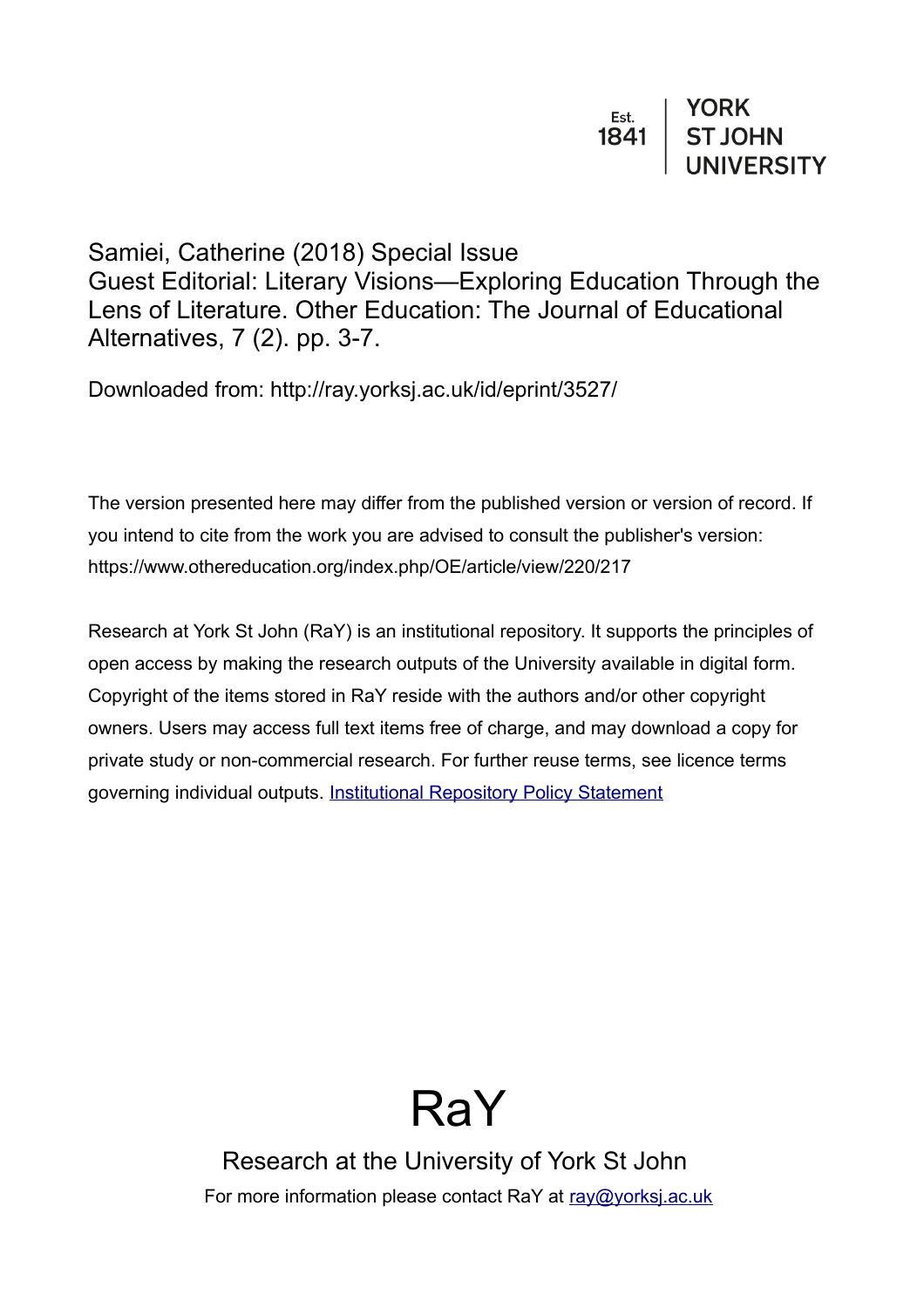*Other Education: The Journal of Educational Alternatives ISSN 2049-2162 Volume 7(2018), Issue 2 · pp. 3-7*

## **Special Issue Guest Editorial: Literary Visions—Exploring Education Through the Lens of Literature**

Catherine Samiei York St John University, UK

This special interest issue of *Other Education: The Journal of Educational Alternatives* emerged from a desire to explore the ways in which literature can provide alternative ways of imaging and practising education.

From dystopias to utopias, literature can provide insights into the past, present and future of education. The aim of the special issue is to engage with wider questions around the purpose of education, the ways in which education is imagined, and the potential of literature to reshape educational thinking. We take as our starting point the notion that literary representations of schools and education and the use of literature in education operate as important creative and imaginative spaces. Literature can provide a critical distance and space to 'speak the unspeakable' or to act as sites of dialogue to foreground tensions and offer challenges to existing practices.

Broadly, research on literature and education falls into three categories. First, studies of literature which explore the work of individual authors in relation to education, considering what their work reveals about educational ideas. Notable examples include Philip Collins' (1963) *Dickens and Education*, D.D. Devlin's (1975) *Jane Austen and Education* and Marianne Thormӓhlen's (2010) *The Brontës and Education*. Second, there is a robust body of work exploring constructions of childhood in children's literature, for example Lurie (1998) and Rudd (2013). Alison Lurie's book considers the potentially subversive power of literature, exploring how many of the popular children's books challenge rather than maintain adult values and the status quo. Third, there is a body of work which explores representations of teachers in education considering the practical value they offer in relation to teacher roles, exploring the meanings schools have for children, teachers and the wider community (e.g., Fisher et al, 2008; Hanratty, 2018; Dickinson, 2004). Many of these studies focus on cinematic representations (e.g., Ellsmore, 2005; Resnick, 2018). Adopting a broad focus, Paul Nixon's (2008) collection of edited essays considers a wide range of examples drawn from different cultural contexts, including examples from post-colonial and western settings. Nixon points to the way in which education functions as 'a tool of assimilation or cultural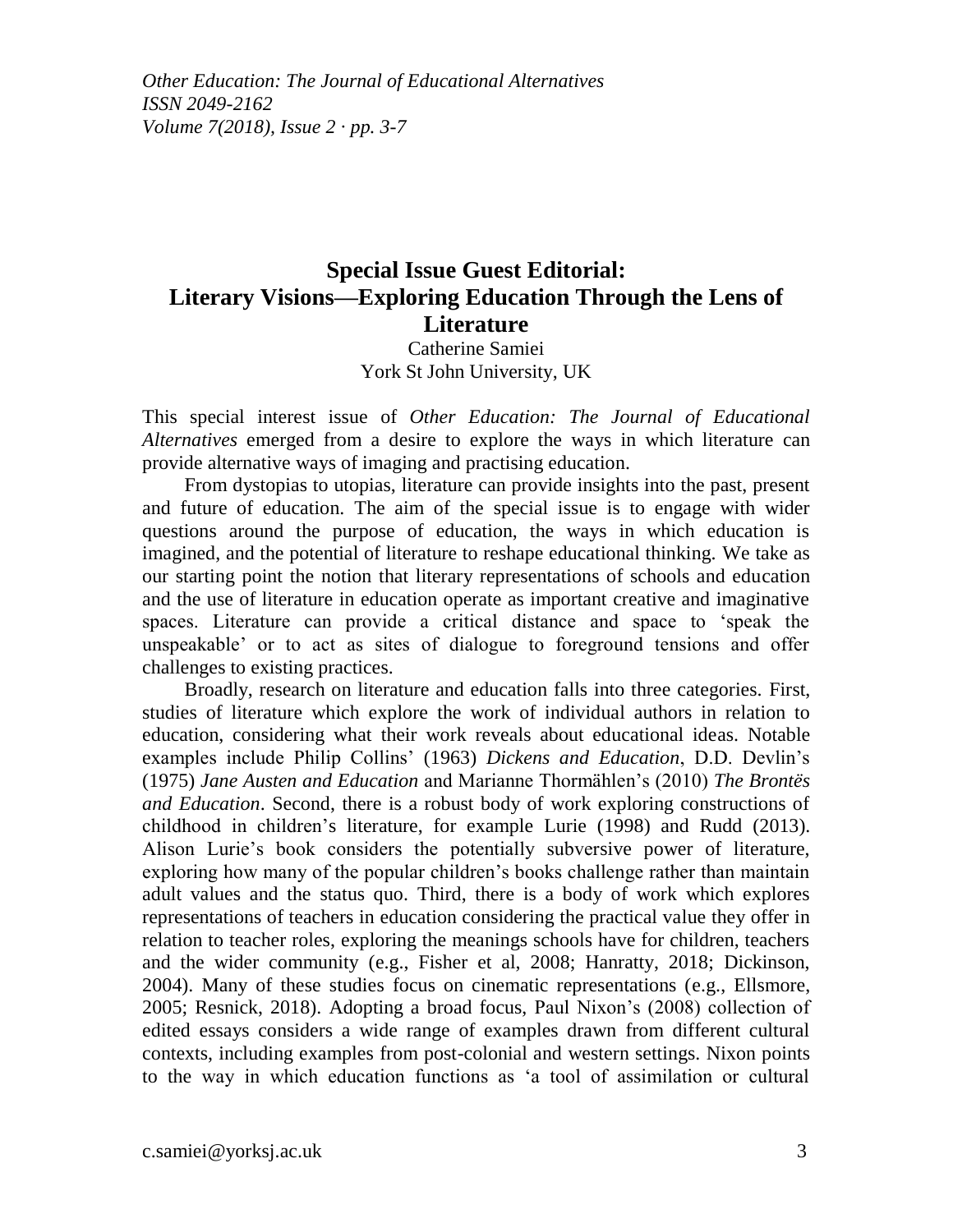colonisation' (p.18). However, Nixon also concludes that amongst these diverse representations of education drawn across different cultures there is also much in common, and that they potentially offer new ways of understanding education. Other studies such as recent work by Sophie Ward (2016) offers a complex and nuanced explorations of political and educational issues. Specifically, Ward considers how Shakespeare's plays can offer an alternative approach to the neoliberal values that have pervaded current education policy in both the UK and North America. In this tradition, this special issue aims then to contribute to this field, considering the value of literature in offering alternative perspectives on current educational policy and practice.

The articles here draw on a diverse range of theoretical frameworks to structure and inform their analysis of the significance of literary representations of education. Although not explicitly referenced, underpinning this approach is Giroux's idea of "public pedagogy" and the idea that literary representations of education both reflect and shape attitudes to education (Giroux, 2008). Giroux explores the ways cultural representations shape habits of thinking, allowing individuals to explore their own identities and mediate between the public and the private sphere. Importantly, Giroux acknowledges the ways popular cultural representations can reinforce dominant ideologies as well as provide more subversive spaces offering potential "sites of resistance" to challenge orthodoxies. With the work presented here we are concerned with how these creative and critical spaces are opened up and the ways in which literary representations can provide a framework for thinking differently about educating.

Throughout, a key theme that emerges is the importance of dialogue in education. As Buber notes, what is important in dialogue is what takes place in the "sphere of the 'between'" (Friedman, in Buber, 2002, p. xiv), and it is potentially in this space that transformative education can occur. Some of the articles draw also on Bakhtin's work (1981) on dialogism and heteroglossia—how layering voices creates an internal dialogue around education. The articles are varied and wideranging, exploring education in school and university settings as well as more oblique representations. The educational dialogues in this issue consider the ways in which representations can help us to reflect and challenge and the fundamental values and "knowingness" that are often unquestioned in current educational policies and practices.

The first article by Anne Pirrie explores the subversive power of literature, challenging the established and often unquestioned notions of reflective practice and student satisfaction. She uses the work of Edmond Jabès (1912-1991) and Hannah Arendt to explore how literature offers a deeper, broader understanding of and challenge to these concepts. Her reading is concerned with the silences, the gnomic utterances or perhaps put more broadly the "sphere of the between." The article provides a theoretical framework for the issue as a whole, foregrounding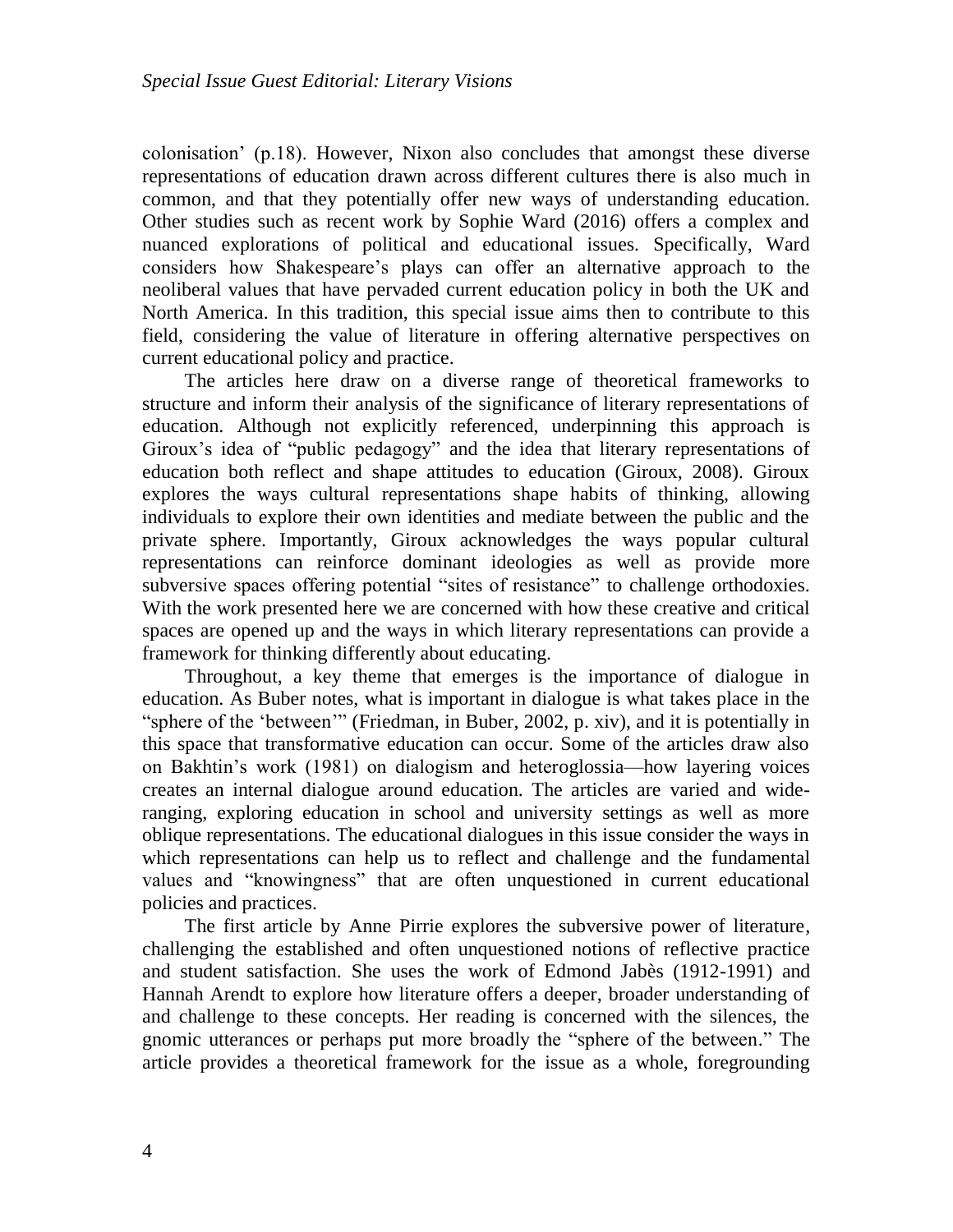broader questions about knowledge, the nature of criticality in education and ways in which practice and policy are reconciled on an individual level. The second article by myself and Julian Stern considers the potential of metaphors of schooling in literature and explores the ways in which these representations can be read alongside educational models of learning including dyadic modes of learning and more cyclical modes such as the apprenticeship model of Lave and Wenger. This approach suggests alternative ways of viewing education.

The third article by Julian Stern and Gill Simpson considers the educational use of Holocaust novels in higher education. The article engages with broader questions around the aesthetic and moral value of literature drawing on Buber's "imagining the real" and Bakhtin's concept of heteroglossia. The article considers the ways representations provide a voice for the unspeakable and the tensions between sympathy and empathy as well as potential dangers in false redemption.

The fourth article investigates the progress of female academics in higher education using Charlotte Bronte's novel, *Jane Eyre* and Marianne Thormählen's ground-breaking book, *The Brontës and Education* published ten years ago. It provides a framework for discussions with ten female academics working in four UK universities. Thormählen's book explores representations of fictional teachers and schools in relation to the wider nineteenth century debates around the purpose and practice of education. This approach is adopted in the article to explore contemporary education debates. The article uses extracts from *Jane Eyre* read alongside recent media stories about gender and education to frame wider discussion around the identity and career progression of female academics. It explores the ways in which literature can both reveal and, perhaps, potentially lead to challenges and rejection of culturally imposed limitations.

Similarly, Matthew Clarke's article uses the work of Robert Musil (1995 [1940]) *The Man without Qualities* to provide a framework to challenge contemporary education's focus on standardised assessment and evidence-based practice. As an essay engaging in dialogue with the essayism of Robert Musil, the article adopts an exploratory approach challenging some of the fundamental assumptions around curriculum, pedagogy and assessment imagining an alternative "nonmodern" version of education.

The final article by Ansgar Allen provides a creative reimagining of the purpose of education and the role of the educator through creative dialogue with Samuel Becket's *Waiting for Godot*. It engages with the "plight of the educator," offering a personal and collective insight into the ways in which the educator is both complicit in and an agent of their situation. It explores the seductive nature but ultimately unrealisable and unfulfilling notion of redemptive hope, even as, by its own existence, the article reveals that all hope is not lost. The contributors to this volume also acted as peer-reviewers internally to the special issue with open understandings that this was occurring. This method acted to thus promote positive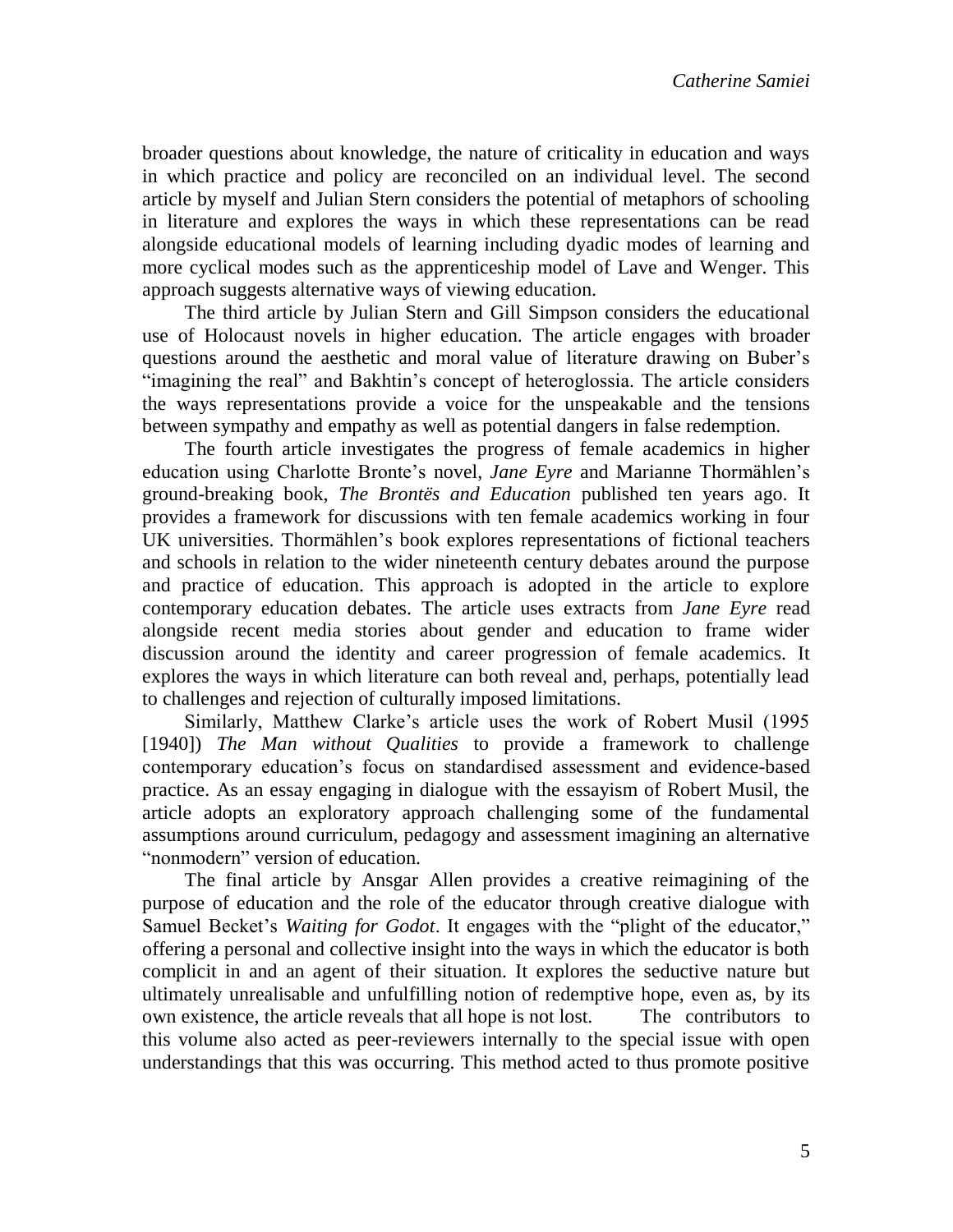and generative collegiate dialogue, providing multiple non-blinded peer reviewed considerations on the issues raised. All the articles, both in form and content, invite the reader to think differently about education.

In the light of often increasingly technical rationalist approaches to education, these pieces of scholarship provide important critical frameworks, reinvigorating imaginative spaces for educational thinking. They do not offer easy answers, but argue in the gaps, "the sphere of the between," for the value of uncertainty and the possibility of the unknown. As Anne Pirrie says in her article, we need "to learn to value questions more than answers."

## **References**

- Bakhtin, M. M. (1981). *The dialogic imagination: Four essays by M. M. Bakhtin*. Austin, TA: University of Texas Press.
- Buber, M. (2002 [1965]). *Between man and man*. London: Routledge.
- Collins, P. (1963). *Dickens and education.* London: Macmillan Press.
- Devlin, D. D. (1975). *Jane Austen and education.* London: Macmillan Press.
- Dickinson, R. (2006). Harry Potter pedagogy: What we learn about teaching and learning from J. K. Rowling. *The Clearing House: A Journal of Educational Strategies, Issues and Ideas, 79*(6), 240-244.
- Ellsmore, S. (2005). *Carry on, teachers: Representations of the teaching profession in screen culture.* Stoke on Trent: Trentham Books.
- Fisher, R. Harris, A. & Jarvis, C. (2008). Education in popular culture: Telling tales on teachers and learners. Abingdon, Oxon: Routledge.
- Friedman, M. F. (1955). Martin Buber. The life of dialogue. Chicago: University of Chicago Press.
- Giroux, H. (2008). Hollywood film as public pedagogy: Education in the crossfire. *Afterimage* 35 (5), 7-13.
- Hanratty. B. (2018). Selected representations of teachers and teaching in twentiethcentury Anglo-Irish fiction and memoir: Some literary-critical and pedagogical explorations. *Changing English, 25*(1), 29-44.
- Lurie, A. (1990). *Don't tell the grown-ups: Subversive children's literature*. London: Bloomsbury.
- Nixon, P.G. eds. (2000) *Representations of Education in Literature.* Lewiston, New York, The Edwin Mellen Press.
- Resnick, D. (2018). *Representing education in film: How Hollywood portrays educational thought, settings, and issues*. New York: Palgrave Macmillan.
- Rudd, D. (2013). *Reading the child in children's literature: An heretical approach.* London: Palgrave.
- Thormählen, M. (2007). *The Brontës and education.* Cambridge: Cambridge University Press.